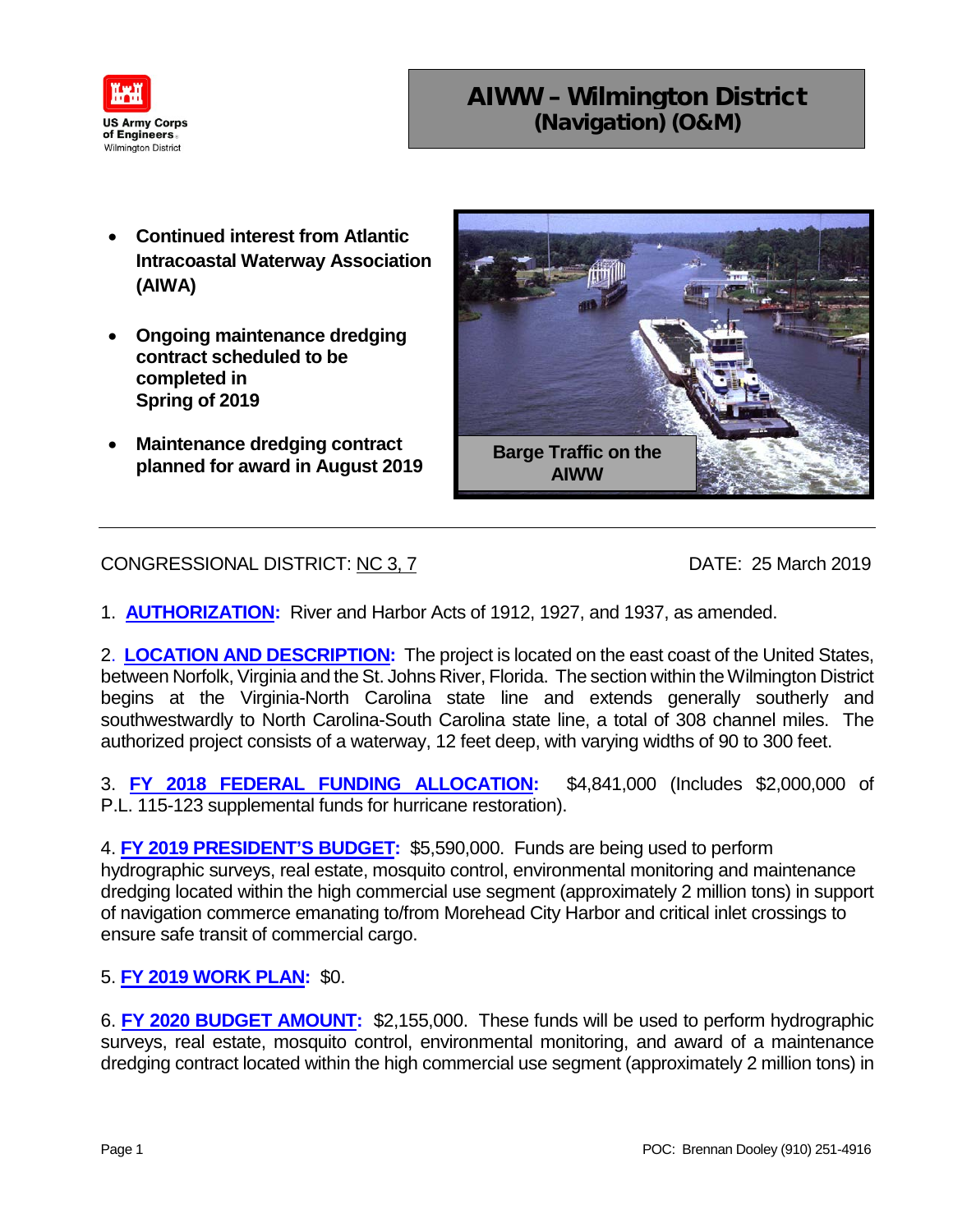support of navigation commerce emanating to/from Morehead City Harbor and for critical inlet crossings to ensure safe transit of commercial cargo from Morehead City Harbor to the South Carolina state line. Funds in the amount of \$8,830,000 could be used for additional dredging in the inlet crossing portion of the project (\$3,830,000) and for non-routine improvements to the upland disposal areas located in the northern part of the project (\$5,000,000).

7. **ISSUE AND/OR STATUS:** Results of the (January 2007) AIWW Report to the North Carolina (NC) Sea Grant, NC Department of Environment and Natural Resources and NC Beach, Inlet & Waterway Association indicates that if the AIWW is allowed to continue to shoal, state-wide economic output will decline by \$109 million per year; job losses will be 1,700 per year; wages and salaries will decrease \$52 million per year; Federal tax revenue will decrease by \$14.5 million per year; and local tax revenue will decrease by \$8.8 million per year.

The users of the AIWW, which are adversely impacted by lack of channel maintenance, include:

- **‒** US Coast Guard search and rescue operations
- **‒** Barge traffic supporting intermodal transportation to deep draft ports
- **‒** Military equipment and supply transportation barges and vessels (DOD)
- **‒** Commercial fishing vessels
- **‒** Recreational vessels
- **‒** National Oceanic and Atmospheric Administration vessels (NOAA)
- **‒** US Army Corps of Engineers dredging vessels
- **‒** Industry dredging vessels

Two major industries in North Carolina, Nucor Steel and PCS Phosphate, use the AIWW to ship raw materials and finished products to and from the state port at Morehead City. Draft restrictions and possible channel closures between these facilities continue to greatly impact the viability of these industries.

Without the utilization of the waterway, seafood could only be landed at Oregon Inlet, Morehead City and Wilmington. Other sites in the state, serving the seafood industry, would be closed contributing to tremendous economic losses to the state.

8. **OTHER INFORMATION:** Project funding has been approximately \$4 million below the amount needed to provide project users with the required channel depths.

A Federal no wake zone law was enacted under the Water Resources Development Act of 2016, Public Law 114-322, Section 1149, on December 16, 2016. In general, the law appears to apply to any marina located along the Atlantic Intracoastal Waterway, which extends from Virginia to Florida, and is focused on wakes created by recreational vessels only. The law does not specifically mention a marina by name or location, appears to have an eastern coastline national scope and excludes commercial traffic. Implementation guidance has been issued by the Corps to ensure that guidelines for implementing no wake zones along portions of the AIWW and adjacent to marinas are consistently applied across multiple states and fully coordinated with the US Coast Guard and state and local agencies ultimately responsible for safely enforcing this law.